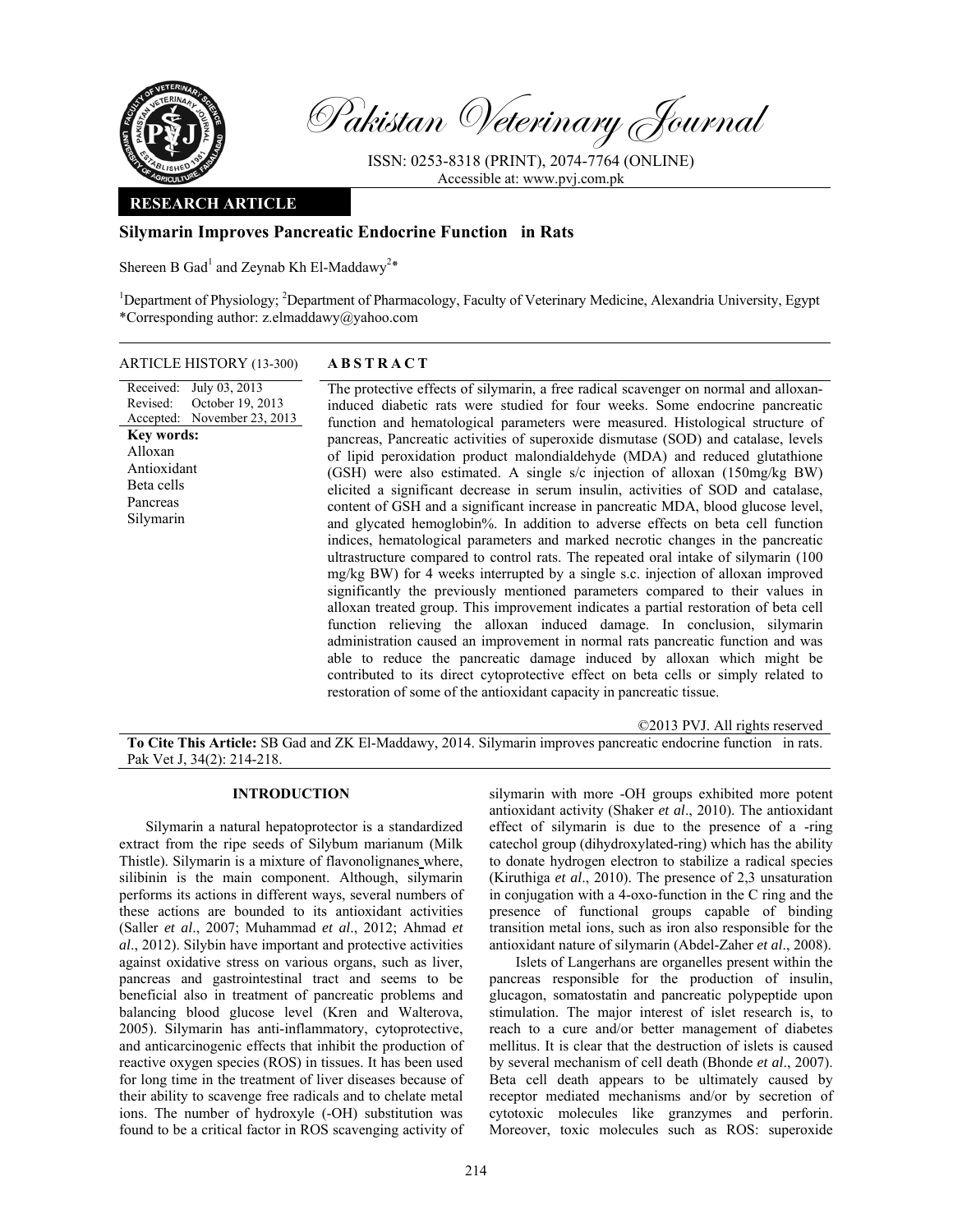radicals, hydroxyl radicals, and nitric oxide play a role in islets cell death by inducing deoxyribonucleic acid (DNA) damage, which leads to poly adinosine diphosphate ribose polymerase (PARP) activation causing an increase in nicotinamide adenine dinucleotide (NAD) consumption, depletion of which compromises adenosine triphosphate (ATP) production in cells (Burkart *et al*., 1999). Alloxan is commonly used to generate diabetic animal in laboratory for its ability to destroy pancreatic beta cells through generation of free radicals especially superoxide radicals (Ramasamy and Agarwal, 2008).The objective of the present work was to study the possible protective role of silymarin on endocrine pancreatic function in normal and alloxan induced diabetic rats.

## **MATERIALS AND METHODS**

Silymarin was friendly provided by Medizen Pharmaceutical plant Co. (Borg El-Arab, Egypt). The diagnostic kits assaying the levels of the antioxidants enzymes, GSH and MDA were obtained from Biodiagnostic Co, Egypt. Alloxan and other chemicals and kits were purchased from Sigma Chemical Co.St. Louis, USA.

**Animals and experimental design:** Thirty two 5 months old Albino male rats weighing 180-200 g were obtained from the Medical Research Institute, Alexandria University, Egypt. Rats received humane care in compliance with the guidelines of animal care of the National Institutes of Health (NIH) and the local committee of the Faculty of Veterinary Medicine, Alexandria University approved this study. Rats were acclimatized two weeks prior to the experiments and were housed in plastic cages with free access to water and standard laboratory diet containing 0.5% NaCl 22% protein and 4-6% dietary fat purchased from (Damanhour Feed Co, Behera, Egypt). Rats were kept at a natural humidity, light cycle and room temperature 22-25ºC.

Rats were divided into four equal groups. Group-I (control group) received saline by gavage (2 ml/kg BW) for 4 weeks interrupted by a single s/c injection of saline (2 ml/kg BW) after two weeks. Group-II received 100 mg/kg BW silymarin (EL-Maddawy and Gad, 2012) in 2 ml/kg BW saline by gavage for 4weeks interrupted by a single s/c injection of saline (2 ml/kg BW) after two weeks. Group-III received saline (2 ml/kg BW) orally for 2weeks. The animals were fasted overnight and diabetes was induced by a single s.c. injection of alloxan at a dose of 150 mg/kg BW (Al-Jassabi *et al*., 2011) in 2 ml/kg BW saline. The animals were allowed to drink 5% glucose solution overnight to overcome the drug-induced transient hypoglycemia followed by another 2 weeks of oral administration of saline. Group-IV received silymarin (100 mg/kg BW in 2ml/kg saline) by gavage for 4weeks interrupted by a single s.c. injection of alloxan (150 mg/kg BW in 2 ml/kg BW saline) after two weeks in the same treatment regimen as in group-III.

**Blood/serum collection and analysis:** Individual 12 hours fasting blood samples were collected via retroorbital bleeding after 24h from the end of the experiment. Two blood samples from each rat were collected one

sample was collected on EDTA for hematological studies and the other was left to clot and centrifuged at 3000 rpm for 15 min to obtain serum which was stored at -20ºC for biochemical parameters. Hemoglobin concentration, PCV percent, RBCs and WBCs counts were estimated automatically using a 17 parameter, 3 part leukocyte differential veterinary hematology analyzer (Boule medical for multispecies veterinary applications, Stockholm, Sweden).

Serum glucose level and glycated hemoglobin were determined using kits (Cat #; 441Sigma Chemical Co. St. Louis, USA). Quantitative determination of insulin in rat serum was performed using a High Range rat's Insulin ELISA kits (Cat #; 80-INSRTH-E01, E10 American Laboratory Products Company, USA).

**Pancreatic parameters:** All rats were euthanized at the end of the experiment. After animal dissection, pancreas was rapidly removed, grossly examined and weighed. The index weight (I.W.) of each pancreas was calculated according to (Matousek, 1969) where, I.W. = organ weight (g)/body weight (g) x 100.

Parts of pancreatic tissues were kept frozen at -70°C for estimation of the levels of MDA, GSH and activities of SOD and catalase. SOD and catalase activity was estimated following the method of Nishikimi *et al*. (1972) and (Aebi, 1974), respectively. Level of MDA and GSH was measured according to the method of (Ohkawa *et al*., 1979) and (Glatzle *et al*., 1974), respectively.

The other parts of pancreatic specimens were collected and fixed in 10% neutral buffered formalin solution. Five micron thick paraffin sections were prepared and stained with hematoxylin and eosin (HE) and then examined histopathologically (Bancroft *et al*., 1996).

**Homeostasis model assessment of bet-cell function index (HOMA-Index):** The HOMA-bet-cell index was calculated from plasma fasting insulin and glucose concentration according to the Matthews's formula (Matthews *et al*., 1985):

HOMA-Beta cell Index =  $20 \times$  fasting plasma insulin  $(\mu U/ml)/fasting plasma glucose (mmol/L)-3.5.$ 

The Insulin sensitivity-Indices: (glucose/insulin ratio) and fasting insulin<sup>-1</sup>was calculated from plasma fasting insulin and glucose concentration (Legro *et al*., 1998).

Fasting glucose to insulin= fasting plasma glucose  $(mmol/L)/fasting plasma insulin (µU/ml)$ 

Fasting insulin<sup>-1</sup> = 1 /fasting plasma insulin ( $\mu$ U/ml).

**Statistical Analysis:** Results were statistically analyzed by ANOVA followed by Duncan's multiple range test. Data are presented as means plus or minus the standard error. The minimum level of significance was set at  $P \le 0.05$ .

## **RESULTS**

**Pancreatic parameters:** Alloxan and alloxan +silymarin caused a significant (P≤0.05) increase in LPO represented by MDA level and a decrease in GSH content, SOD and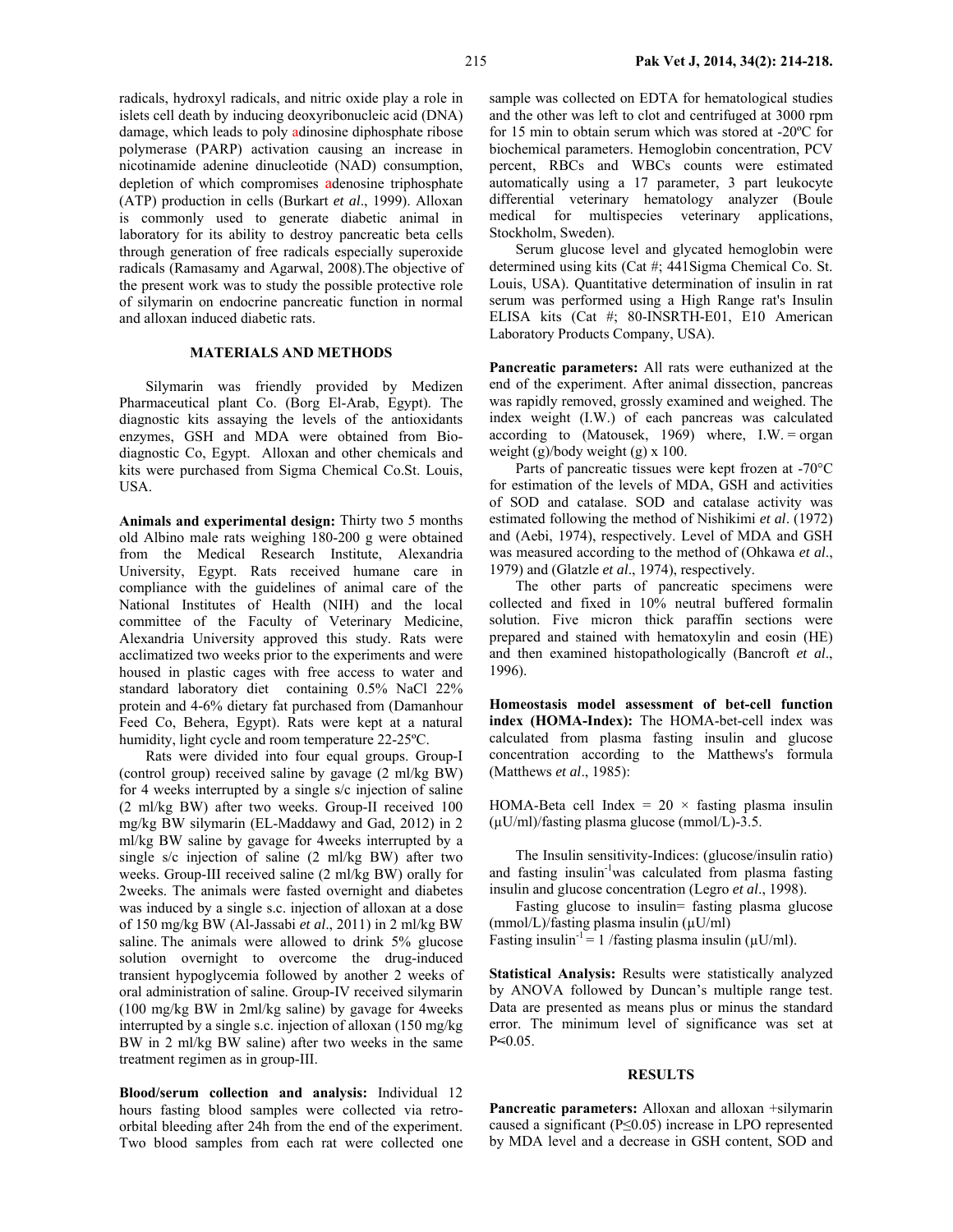catalase activities compared to other groups. However, administration of silymarin+alloxan reduced the intensity of increased LPO caused by alloxan and partially restored antioxidant status (Table 1).

Regarding to pancreas index weight there was a significant reduction (P≤0.05) in its value in alloxan and alloxan+silymarin treated groups compared to other groups. The reduction was less evident in alloxan+silymarin treated group (Table 1).

# **Hemato-Biochemical parameters and hormonal assay:**

The obtained results showed that, there was a significant reduction in Hb g%, PCV%, RBCs and WBCs counts in alloxan and alloxan+silymarin treated groups compared to other groups. The reduction was less evident in alloxan+silymarin treated group (Table 2). Serum biochemical results showed that there was a significant increase (P≤0.05) in values of fasting blood glucose, fasting glucose to insulin ratio, Fasting insulin<sup>-1</sup>and glycated Hb in alloxan and alloxan+silymarin treated groups compared to other groups. The elevation was more pronounced in alloxan group (Table 3). Also, the obtained data revealed that there was a significant reduction in fasting insulin level in alloxan and alloxan+silymarin treated groups compared to other groups. The reduction was less evident in alloxan+silymarin treated group (Table 3). Moreover, Table 3 shows a significant increase (P≤0.05) in values of HOMA- beta- cell Index in silymarin treated group compared to the control, while there was a significant reduction in its values in alloxan and alloxan + silymarin treated rats as compared to control (Table 3).

**Histopathological findings:** The light microscopical examination of pancreas of the control rats (Group I) and silymarin treated rats (Group II) showed normal acini and normal cellular population of the islets of Langerhans (Fig. 1A&B). However, in the alloxan treated rats (Group III), there was extensive damage and loss of architecture of the islets of Langerhans especially those around the central vessel (Fig. 1C). Marked reduction in the size and number of the islets together with severe reduction in the β-cells was demonstrated in these animals. Severe necrotic changes of the pancreatic islets, particularly the cells in the center of the islets, characterized by homogenous eosinophilic material with pyknosis or disappearance of nuclei were visible (Fig. 1D). Occasionally, pancreatic sections showed also congested blood vessels and leukocytic cellular infiltration in interlobular septa (Fig. 1E). Diabetic rats treated with silymarin (Group IV) showed partial restoration of normal cellular population and size of islets of Langerhans. Extensive damage and loss of architecture of the islets of Langerhans was occasionally seen. Moreover, degenerative and necrotic changes of islet cells characterized by cytoplasmic vacuolation with pyknosis or absence of nuclei were also detected (Fig. 1F).

#### **DISCUSSION**

In the present study alloxan induced severe damage of pancreatic β-cells, with the consequent lack of insulin secretion and hyperglycemia so it has been widely used to induce experimental diabetes mellitus, (Soto *et al*., 2010). Alloxan directly generates ROS and the hyperglycemia induced by alloxan also generates ROS from electron transport chain and glucose auto-oxidation (Florence, 1995). ROS also induce the formation of advanced glycation end – products. Many studies have proposed that free radicals generation is caused by the reduction of alloxan to dialuric acid leading to formation of oxygen reduction cycle in which anionic super radicals would be

Table 1: Effect of silymarin alone or in combination with alloxan on index weight of pancreas, pancreatic lipid peroxidation (MDA) level, reduced glutathione (GSH) content, and catalase and superoxide dismutase (SOD) activities of rats

| Parameter                                                                                        | Index weight      | Pancreatic LPO    | Pancreatic GSH      | Pancreatic catalase | Pancreatic           |
|--------------------------------------------------------------------------------------------------|-------------------|-------------------|---------------------|---------------------|----------------------|
| Group                                                                                            | of pancreas       | (nmolMDA/g)       | (umol/g wet tissue) | (unit/g wet tissue) | Superoxide dismutase |
|                                                                                                  | (g/100gb.wt.)     | wet tissue)       |                     |                     | (unit/g wet tissue)  |
| Control                                                                                          | $0.40 \pm 0.00a$  | $3.23 \pm 0.19c$  | $10.03 \pm 0.18$ a  | $7.23 \pm 0.12a$    | $262.43 \pm 8.01a$   |
| silymarin                                                                                        | $0.40 \pm 0.01a$  | $3.47 \pm 0.16c$  | $10.07 \pm 0.12a$   | 7.38±0.14a          | $263.50 + 5.77a$     |
| Alloxan                                                                                          | $0.24 \pm 0.01c$  | $10.58 \pm 0.31a$ | $5.67 \pm 0.15c$    | $1.90 \pm 0.23c$    | $166.43 \pm 3.87c$   |
| Alloxan + silymarin                                                                              | $0.32 \pm 0.01 b$ | $5.86 \pm 0.32$ b | $8.04 \pm 0.06$     | $4.66 \pm 0.16 b$   | 206.95±1.84b         |
| Values (mean $\pm$ SE) with different letters in a column differ significantly ( $P \le 0.05$ ). |                   |                   |                     |                     |                      |

Table 2: Effect of silymarin alone or in combination with alloxan on hemoglobin (Hb g%), packed cell volume (PCV %), red blood cells (RBCs) and white blood cells (WBCs ) counts of rats.

| Parameter           | $Hbg(\%)$          | PCV%               | $RBCs$ ( $x10^{\circ}$ cmm) | WBCs $(x10^3$ cmm)  |  |
|---------------------|--------------------|--------------------|-----------------------------|---------------------|--|
| Group               |                    |                    |                             |                     |  |
| Control             | 12.50±0.11a        | $43.75 \pm 0.80$ a | $6.34 \pm 0.04$ a           | l I.73±0.07a        |  |
| silymarin           | $12.43 \pm 0.13$ a | $43.75 \pm 0.80$ a | $6.40 \pm 0.02a$            | l I.67±0.08a        |  |
| Alloxan             | $10.30 \pm 0.08c$  | $32.50 \pm 0.73c$  | $4.71 \pm 0.12c$            | $9.86 \pm 0.10c$    |  |
| Alloxan + silymarin | l I.93±0.07b       | 38.75±0.75b        | $5.91 \pm 0.10h$            | 11.15±0.11 <i>b</i> |  |

Values (mean±SE) with different letters in a column differ significantly (P≤0.05).

Table 3: Effect of silymarin alone or in combination with alloxan on fasting glucose level, fasting insulin level, fasting glucose to insulin ratio, Fasting insulin-1, HOMA-beta-cell Index and glycated Hb% of rats.

| Group               | Fasting glucose<br>level (mmol/L) | Fasting insulin<br>$level(\mu U/ml)$ | Fasting glucose<br>to insulin ratio | Fasting insulin <sup>-</sup> | HOMA- beta-cell<br>Index | Glycated<br>Hb(%) |
|---------------------|-----------------------------------|--------------------------------------|-------------------------------------|------------------------------|--------------------------|-------------------|
| Control             | $4.35 \pm 0.11c$                  | $9.07 \pm 0.09a$                     | $0.49 \pm 0.01$ c                   | $0.11 \pm 0.00c$             | $206.00\pm18.6$ b        | $4.74 \pm 0.12c$  |
| silymarin           | $3.88 \pm 0.02c$                  | $9.80 \pm 0.10$ a                    | $0.40 \pm 0.01c$                    | $0.10 \pm 0.00c$             | 526.00±22.70a            | $4.98 \pm 0.07c$  |
| Alloxan             | 21.10±0.48a                       | $2.43 \pm .06c$                      | $8.51 \pm 0.11a$                    | $0.41 \pm 0.01a$             | $2.82 \pm 0.04c$         | $13.93 \pm 0.24a$ |
| Alloxan + silymarin | 7.17±0.20b                        | $5.27 \pm 0.16 b$                    | .32±0.07b                           | $0.19 \pm 0.01 b$            | $32.40 \pm 2.70c$        | $8.75 \pm 0.18$   |

Values (mean±SE) with different letters in a column differ significantly (P≤0.05).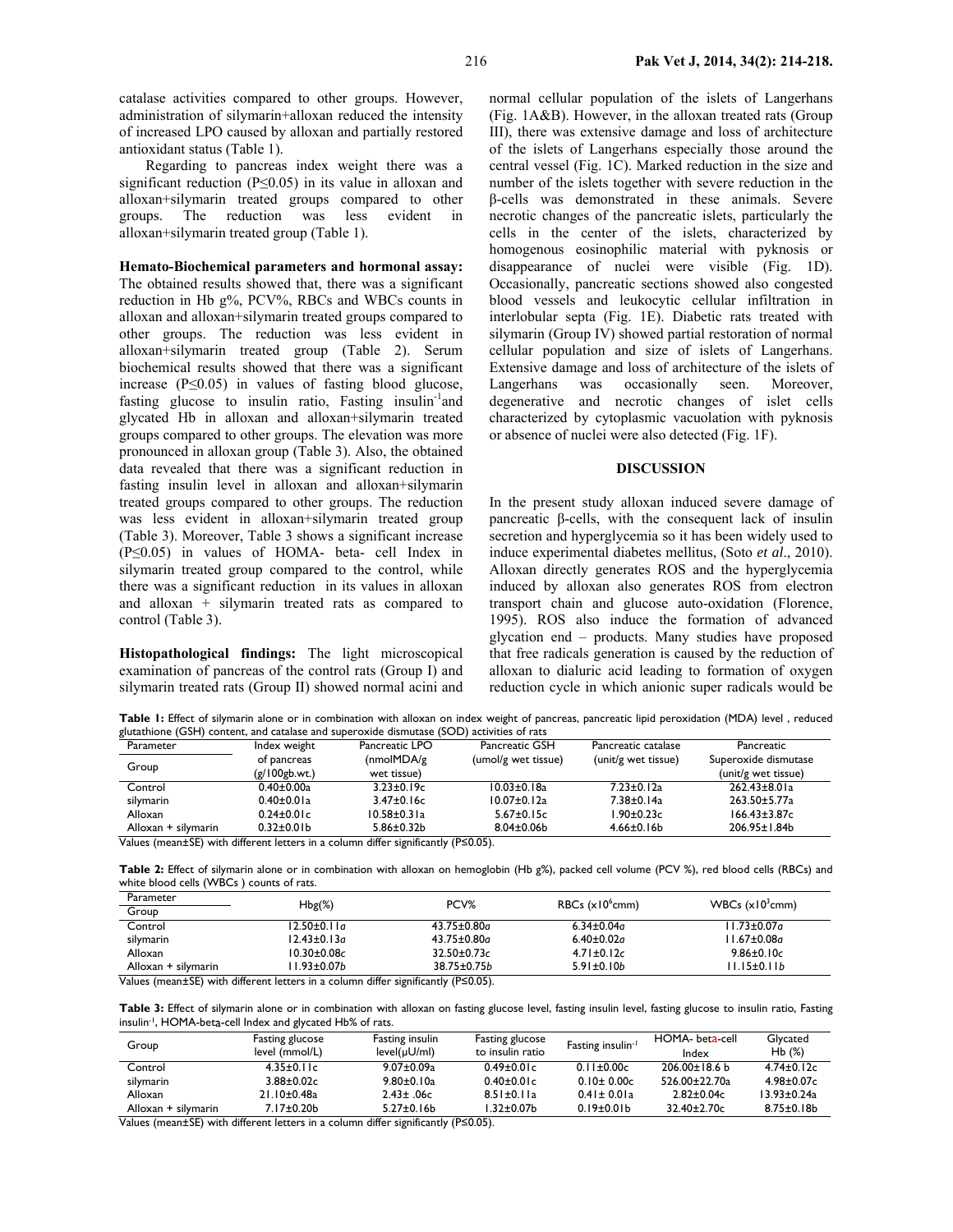

**Fig. 1:** Pancreas of rat. A) Pancreas of control rat showing normal cellular population of the islet of Langerhans (L). B) Pancreas of silymarin treated rat showing normal histological appearance of the islet of Langerhans (L). C) Pancreas of alloxan treated rat showing extensive damage and loss of architecture (asterisk) of the islets of Langerhans. Note also marked atrophy of the islet (arrow) with severe reduction in the β-cells. D) Pancreas of alloxan treated rat-showing necrosis of the islet characterized by homogenous eosinophilic material (arrow) with pyknosis or disappearance of nuclei. E) Pancreas of alloxan treated e-rat showing congested blood vessels (V) and leukocytic cellular infiltration (asterisk) in interlobular septa accompanied by reduction in the size of the islets (arrows). F) Pancreas of silymarin treated diabetic rat showing cytoplasmic vacuolation (arrow heads) of islet cells with pyknosis or absence of nuclei. H&E stain. A-D and F=x 400; E=x200.

produced during the oxidation of the dialuric acid (Das *et al*., 2012). ROS play a relevant role in the etiology and pathogenesis of diabetes and its long-term effects. (Soto *et al*., 2010). This is a strong support for the findings in our present investigation where, there was a significant increase in blood glucose level and pancreatic MDA and glycated hemoglobin% in alloxan treated rats compared to their levels in control and silymarin treated groups.

Silymarin+alloxan treated group (g IV) was significantly able to reduce the pancreatic β-cells damage maintaining the pancreatic activities of antioxidant enzymes significantly higher than their activities in alloxan induced diabetic rats (g III)and that agrees with the previous findings of (Soto *et al*., 2010). The increase in the activities of antioxidant enzymes has been reported in some organs of diabetic rats, probably as defense mechanisms against increased free radicals caused by the induced hyperglycemic state (Soto *et al*., 2010). It has been reported that silymarin protects against oxidative stress induced renal and hepatic damage (EL-Maddawy and Gad, 2012), these protective effects suggest a cytoprotective effect of silymarin on other organs including pancreas (Al-Jassabi *et al*., 2011). Silymarin can increase serum insulin, reduces serum glucose and causes rise of antioxidant enzymes and glutathione, as well as recovery of endocrine function and pancreatic morphology in diabetic models (Soto *et al*., 2010). Also, Jose *et al*. (2011) recorded that silymarin has established efficacy in controlling blood glucose level in diabetes patients with liver diseases. Moreover, Fallahzadeh *et al*. (2012) concluded that silymarin decreases urinary excretion of TNF- $\alpha$ , albumin and MDA in people suffering from diabetes.

The improvement of hematological parameters in silymarin +alloxan treated group compared to alloxan

treated group could be related to the powerful antioxidant activity of silymarin (Saller *et al*., 2007). ROS, have been involved in the mechanism of RBCs damage in diabetic patients as a result, hematological complications develop in the function, morphology and metabolism of erythrocytes, leukocytes and platelets (Dallak and Bin-Jaliah, 2010). Oyedemi *et al*. (2011) reported the occurrence of anemia in diabetes mellitus which might be contributed to the increased non-enzymatic glycosylation of RBC<sub>s</sub> membrane proteins. Oxidation of these proteins and hyperglycaemia in diabetes mellitus causes an increase in the production of lipid peroxides that leads to decrease in Hb and PCV values in this study.

Beta cell indices can be a good indicator for beta cell function and insulin sensitivity from a single fasting blood sample. The present investigation revealed a significant increase in beta cell function index in silymarin administered intact rats (g II) compared to control group which might be attributed to the numerical decrease in blood glucose level and the increase in serum insulin. There was a dramatic decrease in beta cell function index and increase in insulin sensitivity (I/S) indices in alloxan induced diabetic rats (g III) compared to control which might be due to loss of beta cell function and severe decrease in insulin secretion and hyperglycemic state. These indices were improved significantly when silymarin was administered before and after alloxan induction of diabetes revealing a protective effect of silymarin on pancreatic beta cell function where there was a significant decrease in fasting glycated Hb%, blood glucose level and a significant increase in serum fasting insulin level compared to alloxan-diabetic rats. There is a close inverse relationship between insulin secretion and insulin sensitivity.